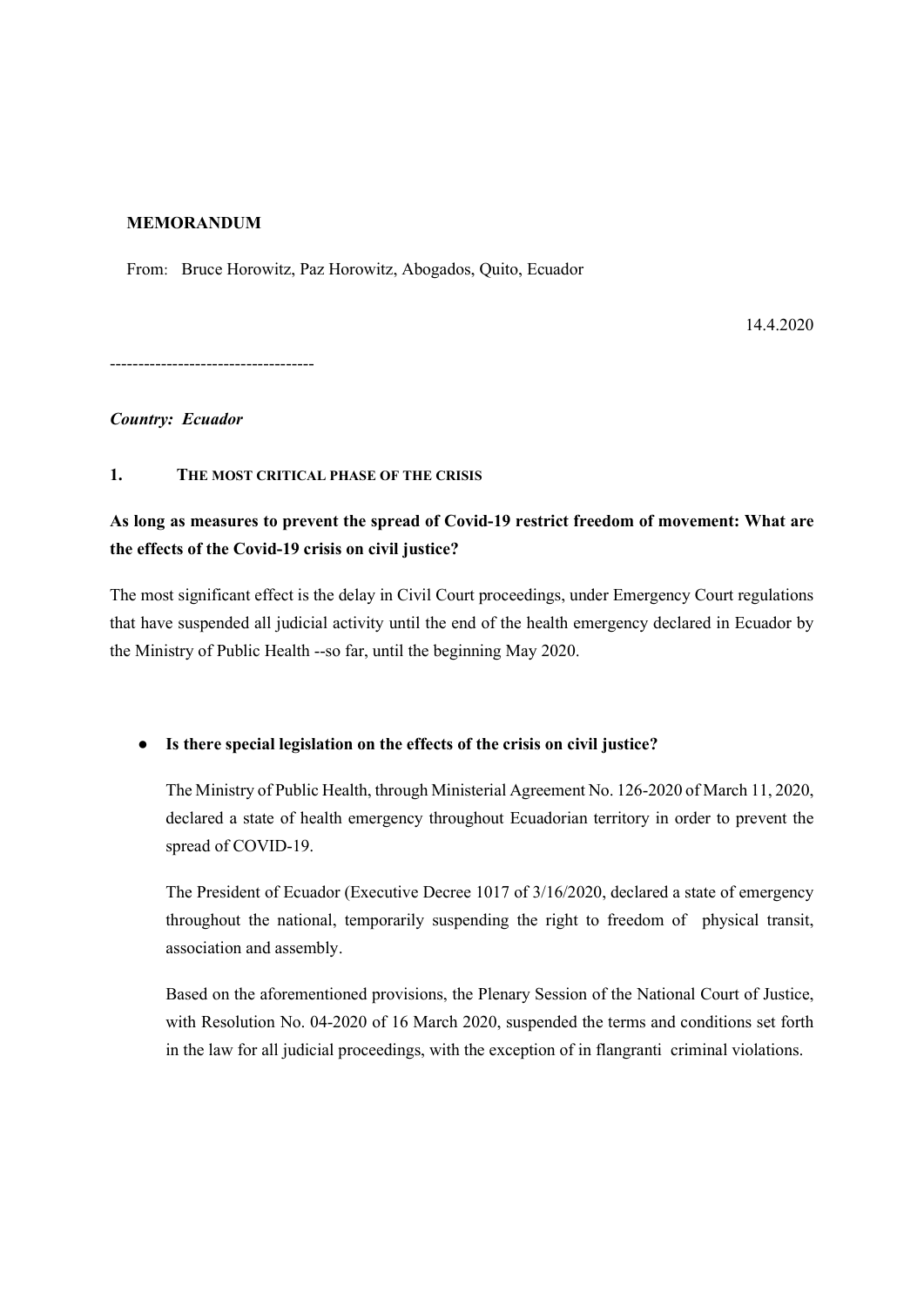The Full Judiciary Council issued Resolution 031-2020 on 17 March 2020, which suspended the working day for all Judicial Branch professionals, with the exception of judicial units with jurisdiction in cases of in flagranti criminal violations

The special legislation has been issued by the highest bodies that regulate the judicial system in Ecuador, who have joined in the effort to control the level of contagion of Covid-19 in the country, suspending jurisdictional activity in all matters except those involving in fragranti criminal violations.

# Does the crisis have an effect on court hearings?

Yes, hearings have either been postponed or suspended. The Ecuadorian judicial system's court calendar, was about to collapse since there are judicial processes in which preliminary hearings had already been set for six months to a year. Other trial hearings that have similarly been delayed in execution for several months are now suspended, until such time as the measures dictated by the National Court of Justice and the Judiciary Council are left without effect, which will lead the judges to set new dates and times to execute the suspended hearings.

# o Do court hearings take place during the crisis?

No, only hearings dealing with criminal and flagrante delicto issues take place.

# o Do court hearings take place in the form of video conferences?

Yes, but during the health crisis only the hearings dealing with criminal and flagrante delicto issues are being held.

# Does the crisis have an effect on deadlines (of procedural and substantive law)?

Yes, the deadlines have been suspended, since the National Court of Justice of Ecuador suspended the deadlines and terms provided in the law for all judicial processes.

# o Are deadlines of ongoing proceedings affected?

No, the National Court of Justice of Ecuador, suspended the deadlines and terms provided in the law for all judicial processes.

# o Are deadlines for bringing actions affected (limitation periods)?

No, the National Court of Justice of Ecuador suspended the deadlines and terms provided in the law for all judicial processes.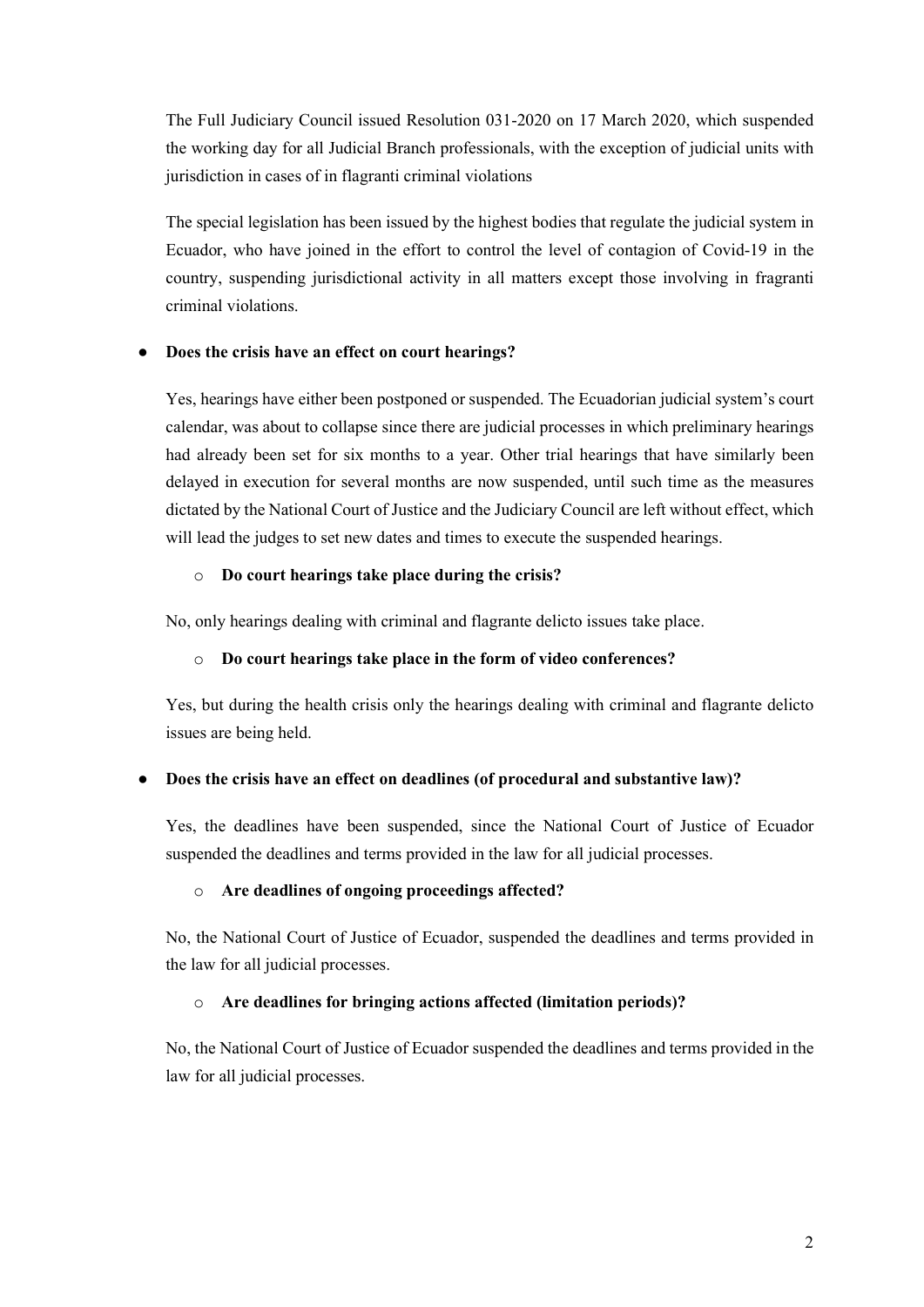# ● Does the crisis have an effect on enforcement?

Currently all legal proceedings are suspended; jurisdictional activity will be resumed after the crisis is over. If enforcement includes punishment, the judicial system is freeing a significant, but relatively small number of non-violent low-level convict from the prison setting in order to avoid as much suffering as possible within the prison system.

# Are enforcement orders issued?

No, because of the suspension of jurisdictional activity.

## o Are there any effects on deadlines?

Deadlines are suspended, until the suspension ordered by the National Court of Justice is removed.

## o Can enforcement acts be postponed due to the crisis?

Yes, currently based on the provisions of the Plenary of the Judiciary Council and the Plenary of the National Court of Justice.

## ● How do courts work during the crisis?

The courts are not working because of the suspension.

#### o Are courts closed?

Yes, temporarily and indefinitely, working hours throughout the judicial system are suspended until the COVID-19 crisis is resolved.

#### o Can courts / judges be contacted?

No, because of the ordered suspension.

#### o Are documents served?

In cases of flagrante delicto and criminal cases, notifications are made by electronic means.

# ● How are particularly urgent matters handled, in particular requests for interim measures such as injunctions and freeze orders?

The judicial units are working only on criminal and flagrante delicto matters.

# ● How do lawyers work during the crisis?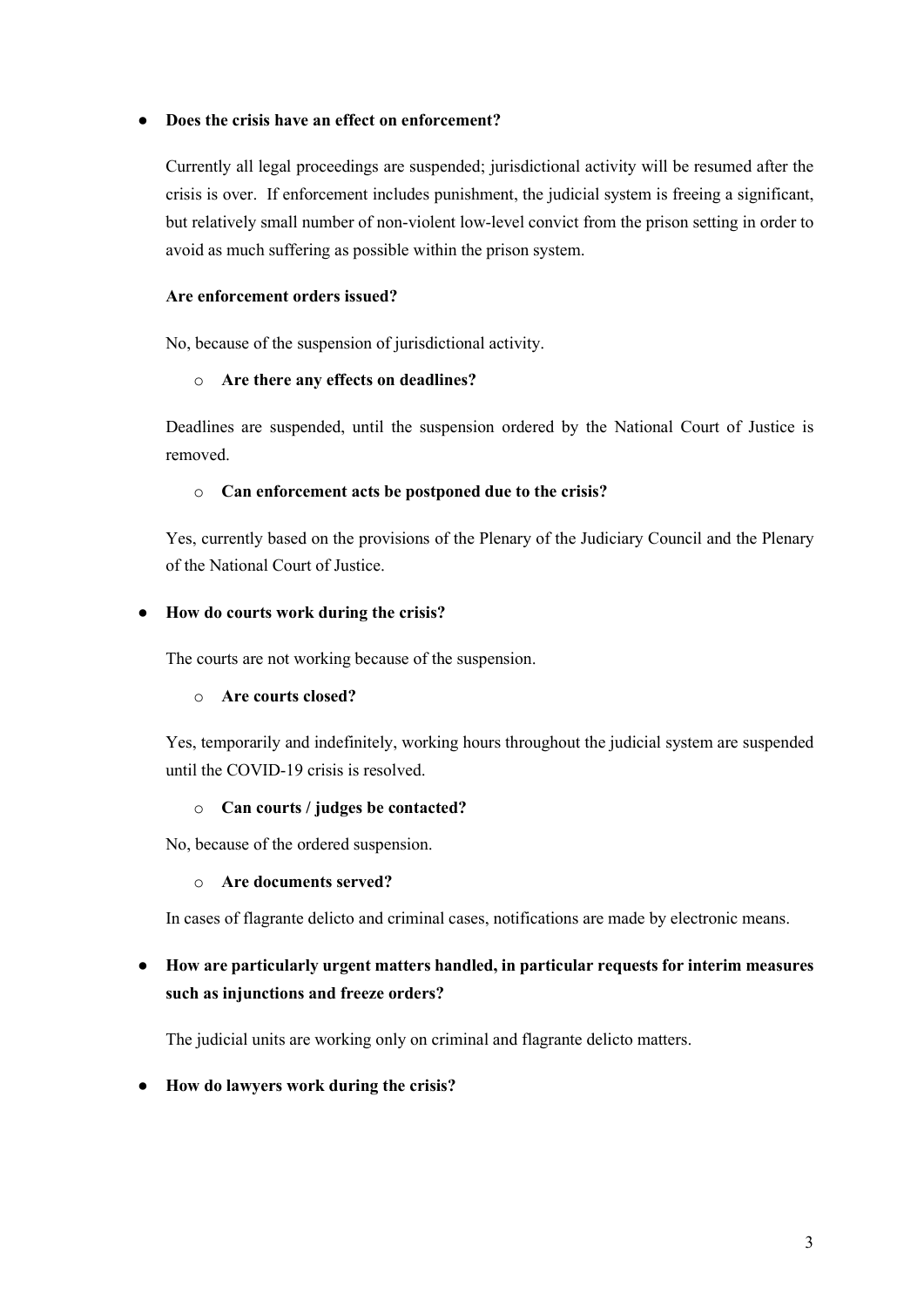The lawyers' work on the litigation is suspended. Therefore, their activities are focused on advising companies on public procurement issues, as well as on the handling of extrajudicial cases.

## How do banks work during the crisis?

Under Executive Decree 1017, the public and private financial systems have not been suspended, maintaining normal activities in compliance with the security measures that must be observed to prevent the spread of COVID-19.

## ● Does the crisis have an effect on insolvency law?

Only in terms of time delay in these processes. Since the deadlines and terms have been suspended, this right can be exercised the moment the suspension is lifted.

## • Are there any further effects not addressed in the questions above?

The measures that the Government has implemented have progressively increased in rigor due to the increase in the number of people infected by COVID-19, which has caused that not only the jurisdictional activity is suspended, but also all the administrative processes in public entities. In other words, the effects of COVID-19 have led to an almost total cessation of work activities.

#### 2. FORECAST: AFTER THE CRISIS AND LONG-TERM EFFECTS

# What are the consequences of the Covid 19 pandemic once the pandemic has abated, in the gradual return to a new normality and what are the long-term effects?

Although no one has the sure answer, the consequences of the COVID on jurisdictional activity will definitely be quite strong and measurable in the long term, since, without prejudice to the suspension of deadlines and terms, the judicial system could enter into an operational collapse, taking into consideration that hearings will have to be convened, deadlines and terms enabled in judicial cases.

On the other hand, it is clear that the consequences will also be reflected in Ecuador's economy, since this standstill has led to a stagnation in production and in the provision of services by individuals and legal entities. For its part, the Government has tried to implement regulations with public and private banks that will favour these groups in order to provide financial relief, but this does not overcome the paralysis of the usual activities.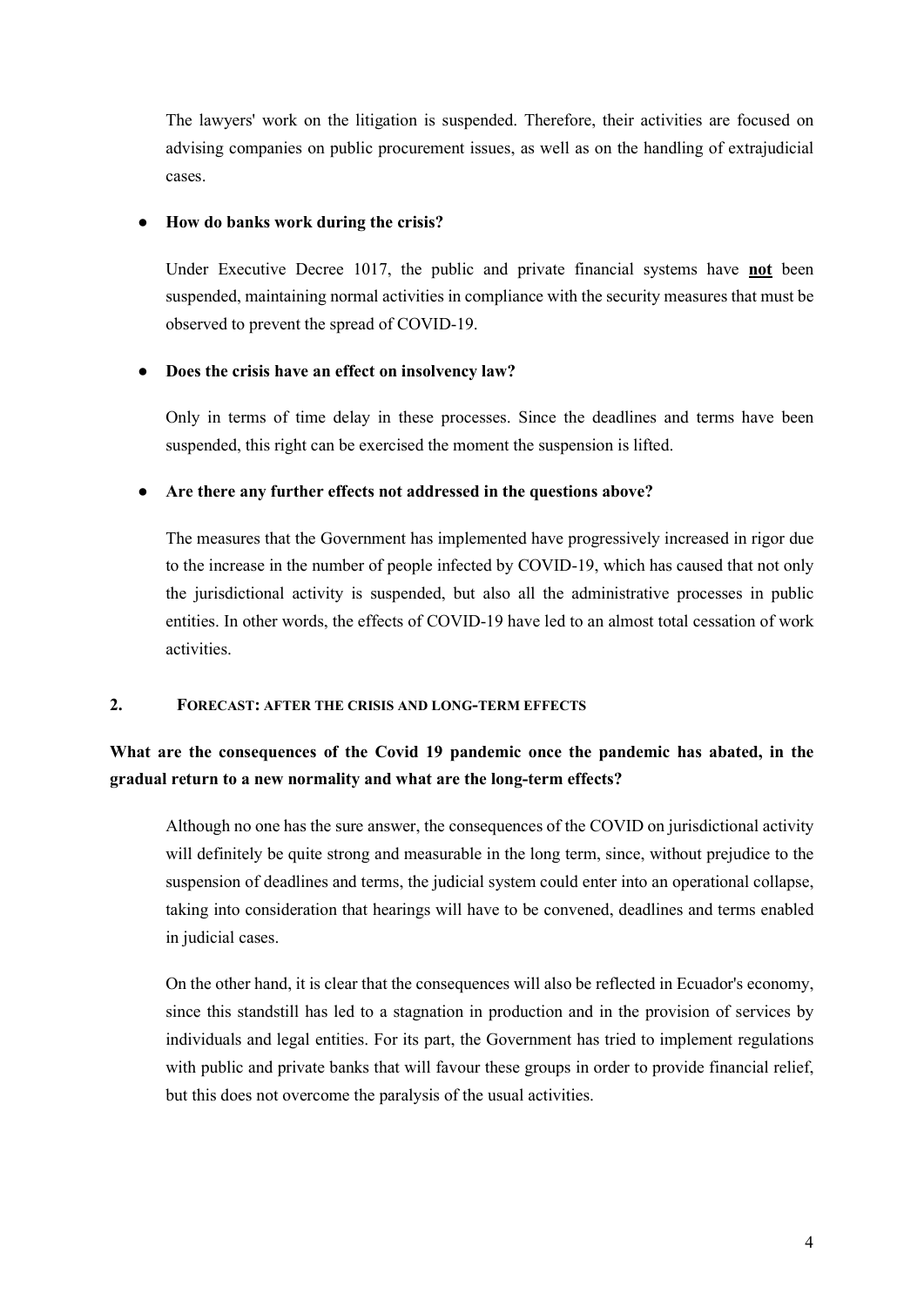#### ● Which measures introduced during the crisis will be withdrawn immediately?

Without a doubt the restrictions on mobility to start working activities again and the permission to open places of work other than the home, with the exceptions that the Government implements, among them, following the safety protocol as use of masks and gloves, physical distancing, hygiene, and perhaps the mobility prohibitions for the demographic and medical groups who are most endangered by COVID-19.

It is also expected that the working day will be reactivated, as it is currently developed through teleworking.

- Which measures will remain in place?
	- Partial restriction of mobility and transit in the territory.
	- Classes remain suspended throughout the year.
	- The prohibition of mass events and public shows.
	- Restrictions on public transport.

# ● Will enforcement of economic crime, including corruption matters be weakened due to the lack of financial resources?

No, currently in the country, on Tuesday, April 7, 2020, the Criminal Court of the National Court of Justice, issued a sentence in the case called "Bribes 2012-2016", declaring the guilt of 8 defendants within the criminal case –among them, the former President of the Republic of Ecuador.

The Attorney General's Office, as the head of the criminal action, will continue with the investigations and prosecutorial instructions to continue with the criminal proceedings, since this activity has not been suspended, and even in the case of Bribes 2012-2016 in the media it has been stated that investigations of other crimes will be initiated.

#### Do you expect a rise of new anti-corruption prosecutions after the crisis?

Very possibly, especially in matters of public procurement, for which the National Public Procurement Service has issued for all public institutions legal norms to implement Good